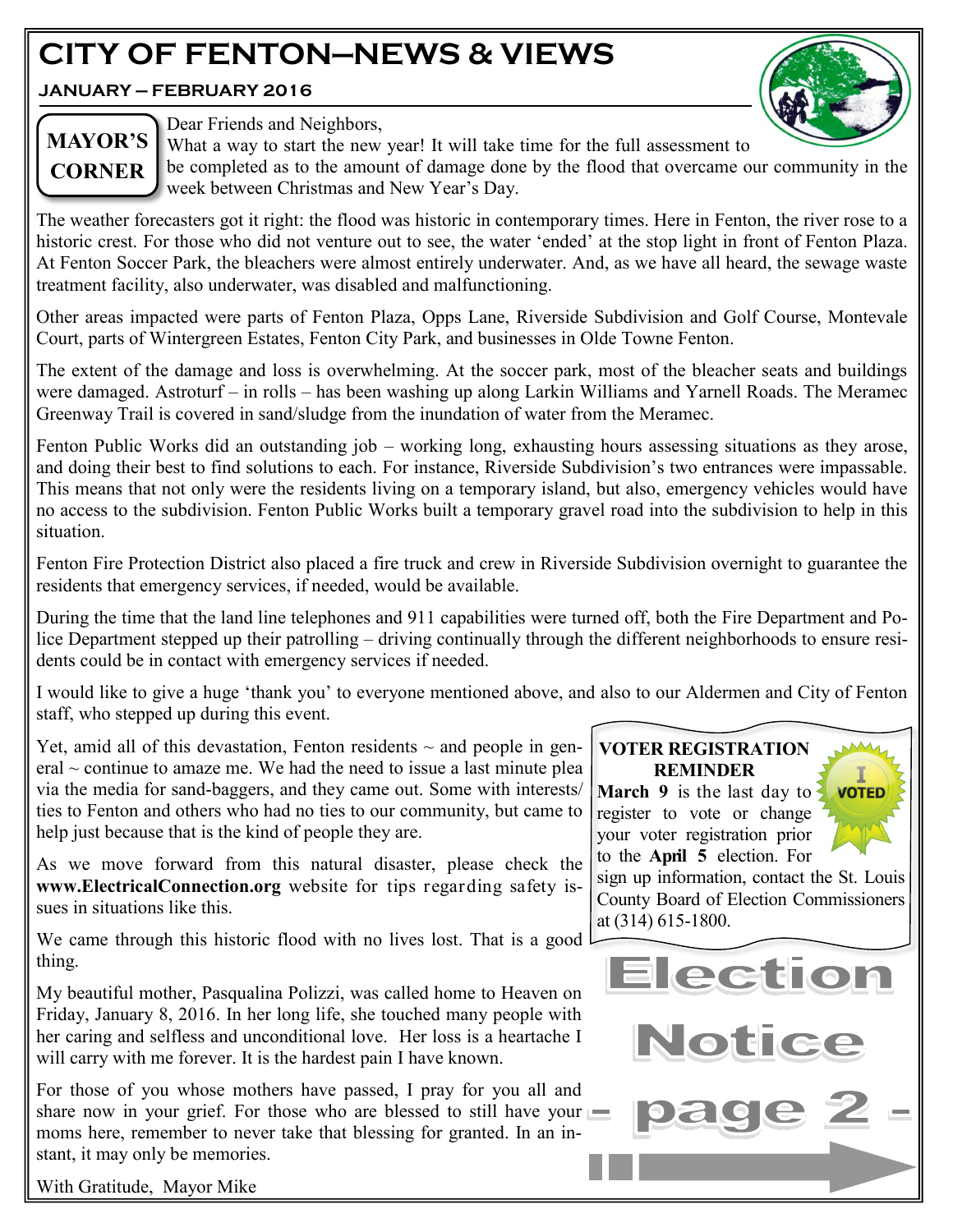#### **PLANNING & ZONING COMMISSION PUBLIC HEARING NOTICE**

*The regularly scheduled February meeting of the Planning & Zoning Commission has been CANCELLED.*

All of the following items continued during the January  $5<sup>th</sup>$  meeting will be forwarded to the **Tuesday, March 1st** meeting:



- $\checkmark$  A Petition by BC Construction, on behalf of Thirty & 141, LP, for Site Plan Review of a proposed private commercial driveway and graded site pad at 199 Gravois Bluffs Plaza Drive and 198 Gravois Bluffs Circle, located in the City of Fenton, St. Louis County; and on a parcel as identified as 02-2.0-03.0-1-002-001 located in Unincorporated Jefferson County. The parcels located within the City of Fenton, St. Louis County, which are the only parcels subject to this review, are zoned "C-1" Commercial Zone District.
- $\checkmark$  Consideration of amendments to the Zoning Code pertaining to Sign Regulations.
- $\checkmark$  Consideration of amendments to the Zoning Code pertaining to Accessory Buildings, Structures and Uses and related definitions.

For more information, please call Community Development at (636) 349- 8110.

#### **NEW BUSINESS CORNER**

The following businesses have applied for an Occupancy Permit and are planning on calling Fenton "home":



JANUARY — FEBRUARY 2016

#### **Bella Designs —** 236 Axminister Drive

*(online retail/wholesale; manufacturers of apparel, tee shirts, and embellished products)*

## ELECTION NOTICE

The City of Fenton will hold its annual General Election on **Tuesday, April 5, 2016.** Voters will elect four Aldermen, one each from the City's four wards, for two-year terms. The polling places will open at 6:00 a.m. and close at 7:00 p.m. The St. Louis County Board of Election Commissioners will notify all registered voters by mail of their respective polling place.

Candidate filing opened on Tuesday, December 15, 2015, at 8:00 a.m. and will close on Tuesday, January 19, 2016, at 5:00 p.m. Forms for filing will be provided by the City of Fenton, Office of the City Clerk, 625 New Smizer Mill Road.

The following is a list of candidates, as of January 15, 2016, that will appear on the ballot in the order they filed:

Diane Bade Joe Maurath

747 River Hills Drive 1350 Larkin Williams Road

#### **ALDERMAN—WARD 3 ALDERMAN—WARD 4**

Daniel C. Borgard Richard Patton 936 Villa Gran Way 1714 San Martin Drive

Darlys Preslar

1654 Somerset Ridge

**For more information, contact City Clerk/Manager Diane Monteleone, MMC/MPCC at (636) 343-2080.**

#### **SALES TAX REDISTRIBUTIONS TO ST. LOUIS COUNTY FOR DECEMBER 2015**

| "A" Sales Tax Summary |                      | "B" (Pool) Sales Tax Summary |                  | <b>Combined Sales Tax Summary</b> |                                 |
|-----------------------|----------------------|------------------------------|------------------|-----------------------------------|---------------------------------|
| Generated             | <b>Redistributed</b> | Generated                    | Redistributed    | Generated                         | Redistributed                   |
| \$567,593             | $$317,089(55.9\%)$   | \$258,258                    | \$252,335(97.7%) | \$825,851                         | $\mid$ \$569,424 (68.9%) $\mid$ |

The estimated total amount of sales tax redistributed to St. Louis County for 2015 this far is \$4,477,230 (65.5%).

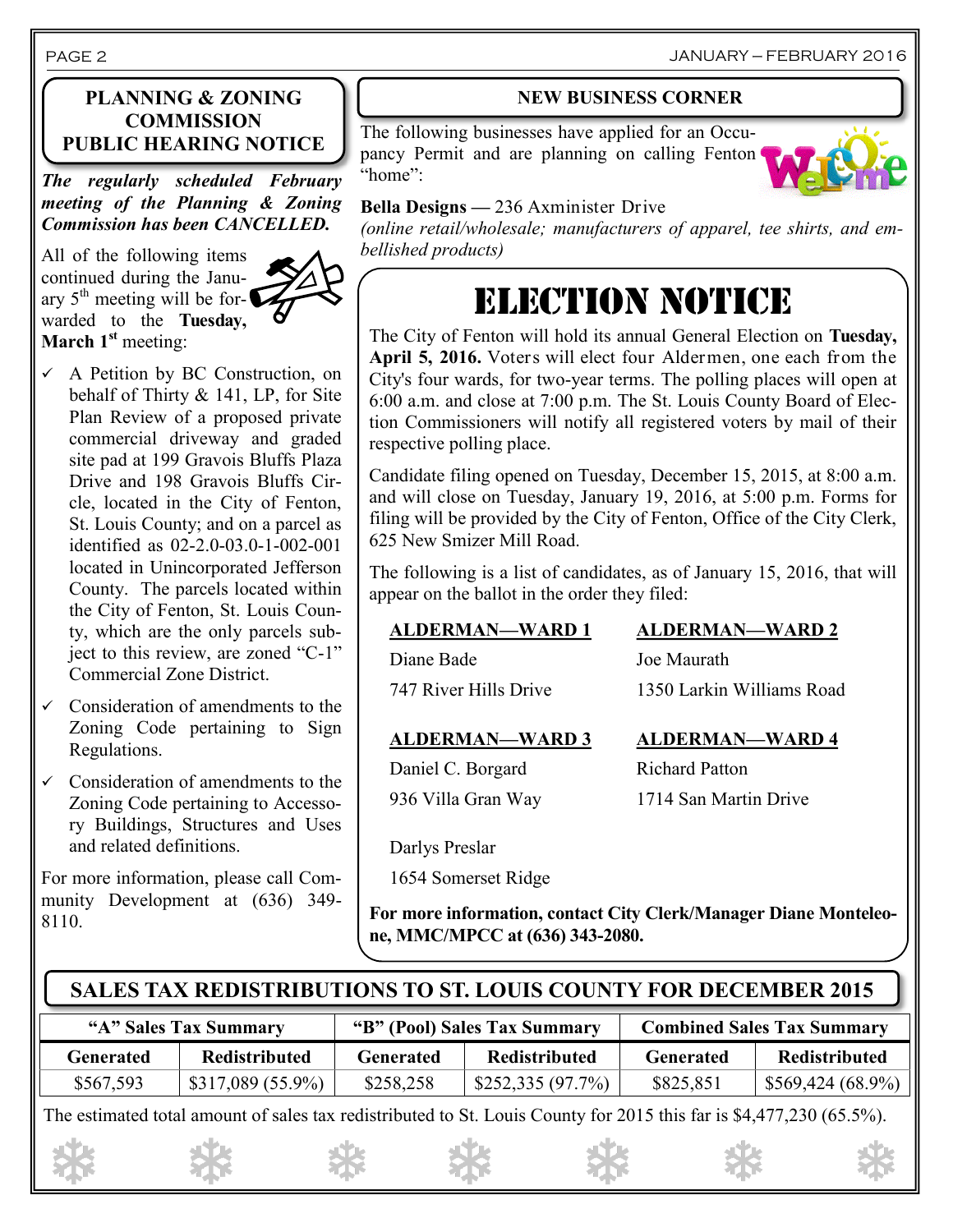#### PAGE 3 JANUARY — FEBRUARY 2016

#### **FENTON HISTORICAL SOCIETY**

The monthly meeting of the Fenton Historical Society will be held on Thursday, February 4 at 7:00 p.m.

The Fenton Historical Society is located at #1 Church Street in Olde Towne Fenton. For more information, contact us at: (636) 326-0808 or visit www.fentonhistory.com.

#### FROM ST. LOUIS COUNTY

St. Louis County's Lead-Based Paint Hazard Control Program offers NO-COST home improvements to help keep your children safe. For information regarding qualifications, income guidelines, improvements available, etc.

please contact Bradley Waller at (314) 615-4428 **Important Notice** or bwaller@stlouisco.com.

## DON'T MISS IT ...

**Voter Registration Reminder—page 1**

**Election Notice—page 2**

**Be Snow Ready—page 4**

**Holiday Hours—page 4**

**Community Indoor Garage Sale—page 5**

**Tips From Ameren Missouri—page 5**

**Calendar—page 6**

#### **ST. LOUIS COUNTY POLICE FENTON PRECINCT**

#### **What to do if you are involved in an Accident**

Stay calm. Check to see if anyone is injured. If you have a cell phone, DIAL 911 if an emergency or (636) 529-8210 for non-emergency. Make sure to tell the dispatcher your exact location. Once you give the dispatcher your location, stay on the line—you might



**WATCH FOR** ICE.

h

need to be transferred to another police agency. The more exact of a location you can give, the quicker an officer will arrive. (*Example: I am eastbound on I-44, west of the Bowles exit.)* State law requires the parties involved to exchange information like name, address, phone number, insurance information. Try to obtain the policy number and agent's name because it really helps later.

#### **Want crime updates emailed to you as soon as they occur?**

Become part of the Neighborhood Watch Program for the Fenton area by sending in your request via email to Officer Aaron Dilks at [adilks@stlouisco.com.](mailto:adilks@stlouisco.com) You will receive weekly Fenton crime summaries, crime tips, and immediate pertinent crime information. You will also be notified of any upcoming police related events, fundraisers, and community gatherings. We hope to hear from you!

#### **Neighborhood Policing Officer Aaron Dilks Precinct Phone (636) 349-8120, ext. 1123**

#### **WINTER WEATHER SAFETY**

As colder temperatures sweep through the area, Fenton is urging people to use caution when near any body of water. As ice forms, the surface thickness on these bodies of water is variable and should be avoided. It is extremely dangerous!!



- No ice should ever be considered safe.
- Remember to keep your dog on a leash this time of year.
- Watch your children who are near bodies of water or ice.

Thank you for your attention and steer clear of the ice.

## $^\circ$ FENTON SAYS "THANK YOU"

*The City of Fenton would like to thank everyone who assisted our City, our residents and our businesses during the recent historic flooding. We continue to hear stories of neighbors helping neighbors, strangers driving from far and wide, and many, many others. We are also still working to obtain an accurate listing of businesses, companies and organizations who donated items, equipment, etc. during the flooding and the clean-up effort that we can include in the February—March edition of the "News & Views" Newsletter. Until that time, we wanted you ALL to know that your efforts did not go unnoticed and we appreciate your support.*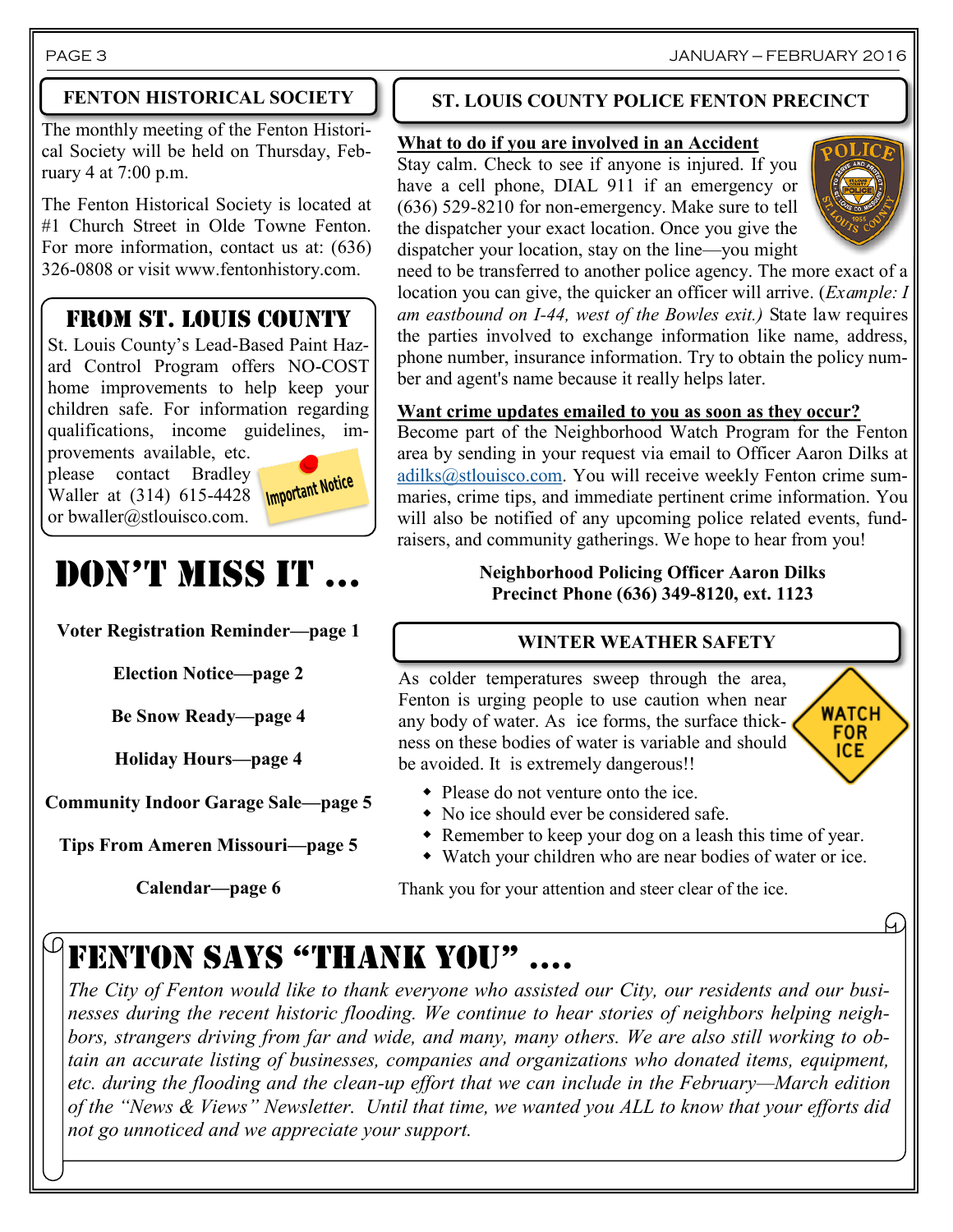#### **DECISIONS FROM THE DECEMBER 21, 2015 AND JANUARY 14, 2016 BOARD OF ALDERMEN MEETINGS**

#### *DECISIONS*

- Approved the Mayor's appointment of Directors to the IDA as follows: Patsy Sobey and Sandy Gray (term expiring November, 2017); Richard Kramer and Gary Boyer (term expiring November, 2019); and Mike Oppermann (term expiring September, 2021.)
- Approved a job description for Maintenance Worker III/ Project Management.
- Approved directing the Planning and Zoning Commission to consider and forward to the Board of Aldermen a text amendment granting the Board authority to waive certain permit application fees related to natural disasters and other emergency situations for a certain period of time.
- $\checkmark$  Approved suspending the collection of the application fees within Addendum A of the Zoning Code for businesses and property owners applying for such permits due to damage caused by the recent flooding pending passage of the text amendment to be considered by the Planning and Zoning Commission.

#### *ORDINANCES*

 **#3561** Ord. amending Addendum A, Fee Schedules, to Title IV of the Fenton Municipal Code.



 **#3562** Ord. approving a Full-Service Contract with St. Louis County, Missouri to provide Po-

lice Protection Services for the City of Fenton by and through the St. Louis County Police Department for a five-year period beginning January 1, 2016 and ending December 31, 2020.

- **#3563** Ord. formally accepting Shadow Bend Court and Shadow Bend Drive located in the Shadow Creek Subdivision within the City of Fenton.
- **#3564** Ord. approving a new Letter of Credit and extending the term of the Escrow Agreement with Rockwood Bank guaranteeing subdivision improvements for the Shadow Creek Subdivision.
- **#3565** Ord. approving an Agreement with Bieg Plumbing Company, Inc. for Plumbing Services for City owned Buildings.
- **#3566** Ord. approving the 2016 Budget for the City of Fenton.



City Hall will be closed on **Monday, February 15** for Presidents' Day.

#### **FENTON IS SNOW READY**



With winter weather here, we would like to make our annual request for your

cooperation and assistance during snow emergencies.

In order to facilitate efficient and total clearing of pavement when snow advisories are announced by the media or snow begins to fall, please refrain from parking vehicles in the street. This is particularly important in cul-de-sacs and areas with narrow streets.

**Note: Residents parking in a manner that impedes snow removal equipment may result in immediate notification from the Police Department to move your vehicle regardless of the hour.**

During snow or ice conditions, the Public Works Department's primary concern is keeping roads passable until precipitation stops. Pavement is cleared from curb-to-curb to facilitate mail delivery and provide additional snow storage space (should it be required) without interfering with traffic lane usage. Upon completion of all street cleaning, intersections and cul-de-sacs are cleared as well as possible with small units.

In addition to the City's crews, residents and the business community play a major role when severe weather hits the community. It is the responsibility of business landlords and owners to provide snow removal of parking lots and private streets without depositing the material in City-owned right-ofways. Also, each household is responsible to provide snow removal from their own driveway, mailbox and solid waste container.

*"The February sunshine steeps your boughs and tints the buds and swells the leaves within."*

> - William Cullen Bryant (poet, journalist, editor)

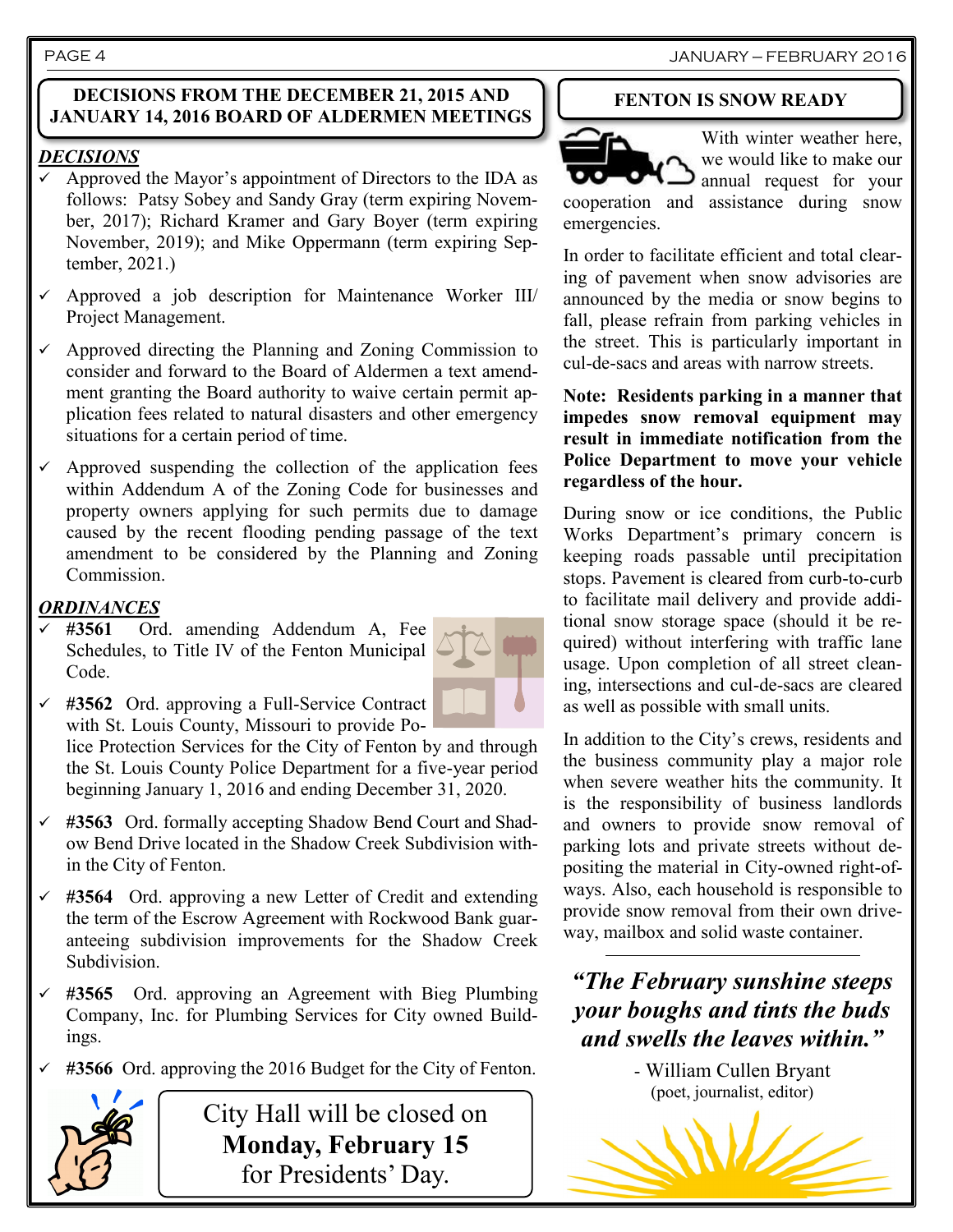PAGE 5 JANUARY — FEBRUARY 2016

### **PARKS & RECREATION**

#### **UPCOMING PROGRAM OFFERINGS**

For detailed information, including program fees and registration requirements, please call RiverChase of Fenton at **(636) 343-0067**  or visit our website at **www.fentonmo.org**.



#### **SENIOR (55+) LUNCH AND BINGO**

Join us on **Wednesday, February 3**. Bingo starts at 10:30 a.m. and lunch follows at 11:30 a.m. We will be serving Sloppy Joe's Sandwiches for lunch. Fee: \$6.50/person; registration required by the Sunday prior.

#### **DROP IN PICKLEBALL (ADULT)**

This fast-paced, indoor sport will continue on Tuesdays and Thursdays through May 1. Information on open play times and fees can be found by calling RiverChase.

#### **GIRLS VOLLEYBALL (AGES 8 – 10) -** *CORRECTION*

This five (5) week, recreational/beginner league starts on February 14. Games are held on Sunday afternoons in the RiverChase gymnasium. For more registration details/fees and information on becoming a coach, please call RiverChase at (636) 343-0067.

#### **NEW FITNESS CLASSES AVAILABLE!**

Contact RiverChase for availability and registration.



#### **POUND®**

Full-body cardio jam session, combining light resistance with constant simulated drum-

ming. Through continual upper body motion using lightly weighted drumsticks, Ripstix®, you'll turn into a calorie torching drummer, POUNDing off pounds as each song flies by. Hurry, space is limited.

#### **BOOM MUSCLE**

This is a 30-minute functional training and strength conditioning class. We will focus on a variety of strength-based training techniques, and movement patterns borrowed from popular sporting activities plus total body muscle conditioning.

#### **BOOM MOVE IT**

This 30-minute class combines a great workout with dances of the 60's through the 90's! This fun, high - energy dance fitness class is achievable for beginners, experienced and everyone in between! From The Stroll to the Electric Slide, get ready to hit the dance floor!

*Both the Boom Muscle and Boom Move It classes are a part of the aerobic session card classes. You can also pay \$8 and drop in for either class. Both classes are free to Silver Sneakers Members.*





### Personal training

RiverChase has great personal trainers that can help you get kick started in 2016. Session packages as low as \$66.

### **COMMUNITY INDOOR GARAGE SALE**

Calling all bargain hunters and collectors! Register to be part of the largest sale yet at RiverChase! Reserve a 6ft x 3ft table and sell anything from toys to crafts. Reserve more than one table and sell more! This event is FREE and open to the public to attend. Food items will not be permitted.

*\* RiverChase reserves the right to refuse any item deemed inappropriate for sale.*

#### **Saturday, February 20 9:00 a.m. - 1:00 p.m.**

Fee: \$19 per table for Residents/Members; \$22 per table (all others).

#### **TIPS FROM AMEREN MISSOURI**

Ameren Missouri offers these tips to protect against scammers:

- Ameren never demands personal, account or financial information for immediate payment. Never give your credit card, debit card, Social Security, ATM, checking or saving account numbers to anyone who comes to your home, calls or sends an email requesting this information.
- Never let anyone into your home claiming to be from the utility unless they show proper Ameren badge identification. Our employees are not allowed to take payments in the field.
- Ameren never sends emails that include attachments, unless you've contacted us to specifically request information. Never open attachments unless you've contacted Ameren for the information.

If you suspect someone is impersonating an Ameren employee, end the conversation and immediately call Ameren Missouri at 1.800.552.7583.